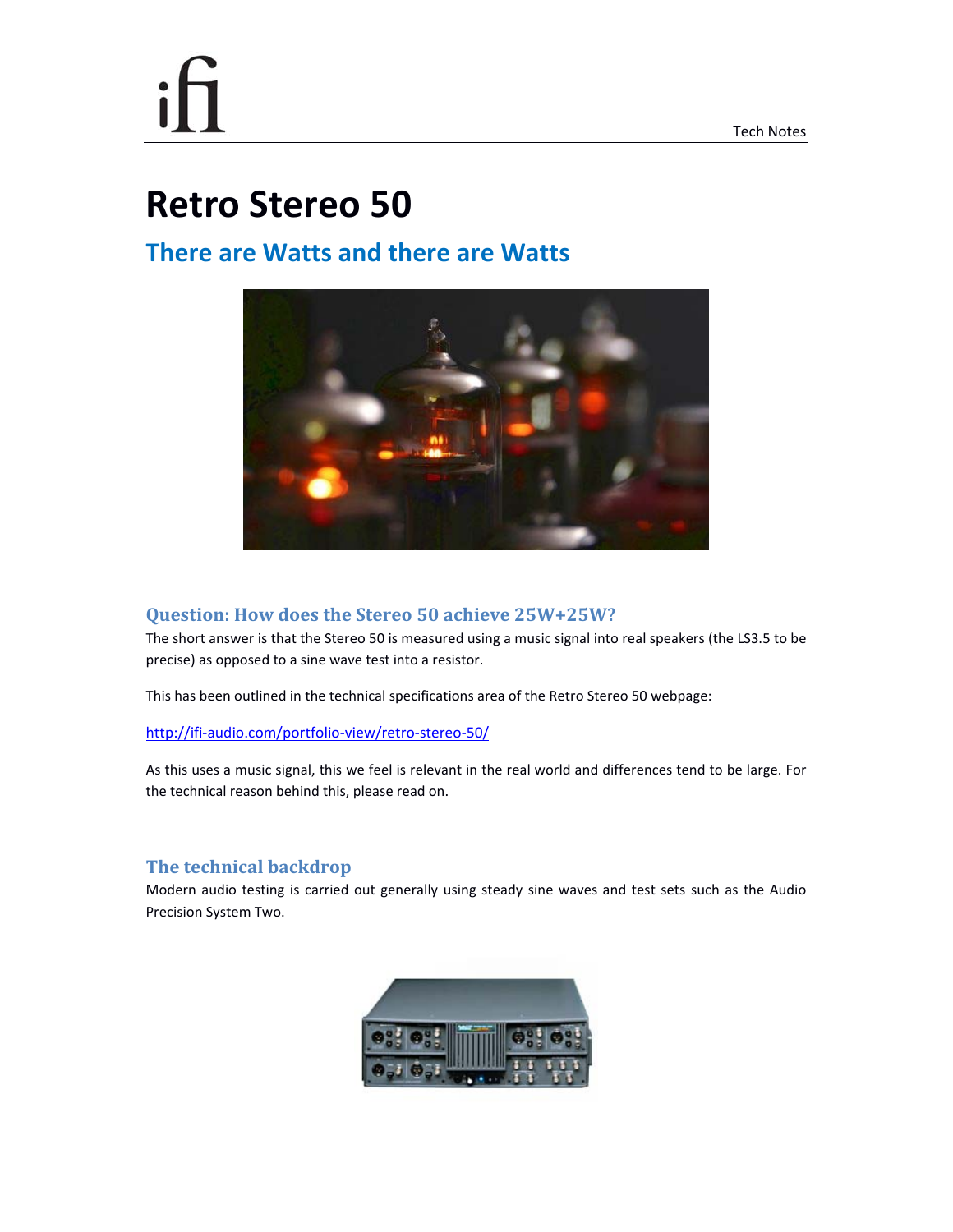These test systems and the methodology came long after the advent of transistor amplifiers. So they are geared to testing such amplifiers and they are fair and equitable to such amplifiers.

Some fifteen years ago, Peter Van Willenswaard<sup>1</sup> investigated connected issues and found that while testing transistor amplifiers with resistive load and steady state sine waves and driving speakers with music led to results for maximum power and output from the speakers that are closely matched between the two states. Yet when testing tube amplifiers the results from the two different tests were manifestly different<sup>2</sup>.

"I hooked up my oscilloscope to one of the speaker outputs of my 300B amp and observed the screen while *Touch (a specific CD – Ed) was playing.* 

Holy Moses. I saw something like 30V peaks from an amp that, when driven with sine waves and loaded with *an 8 ohm resistor, never showed more than a 14V peak—more than twice the voltage technically supposed* possible. You'd need a 50W transistor amp to realize the same peaks my 9W 300B launched without wincing *at my speakers."*

In the letters resulting from the publication a reader recounted a case where he replaced a 15 Watt rated Leak 'Point One' EL84 Tube amplifier (likely the Leak Stereo 20) with a Solid‐State amplifier rated 75 Watt per channel and found that at levels that did not bother the Tube amplifier the least, the Solid-State Amplifier would run out of steam and shut down<sup>3</sup>!

Most extreme perhaps was the finding that a tube amplifier capable of no more than four watts continuous output power in sine wave testing produced a subjectively undistorted output from the speakers used in the test equal to that of a 25 watt transistor amplifier. Yes, on the same speakers a 4W tube Amplifier matched a 25W transistor amplifier for actual playback levels<sup>4</sup>.

This seems to break all laws of physics, though in reality this is not so. There are two key underlying reasons for this behavior of Tube Amplifiers.

# **1) Speakers are not Resistors**

Modern Loudspeakers are designed to be driven by low output impedances, in effect by voltage (with current being drawn by the speaker as required). A typical 2‐Way speaker such as the Audio Note Model‐E as used by Van Willenswaard has an impedance magnitude that is very variable with frequency and often has very high impedance in the bass region, where normally much of the power demand of music happens.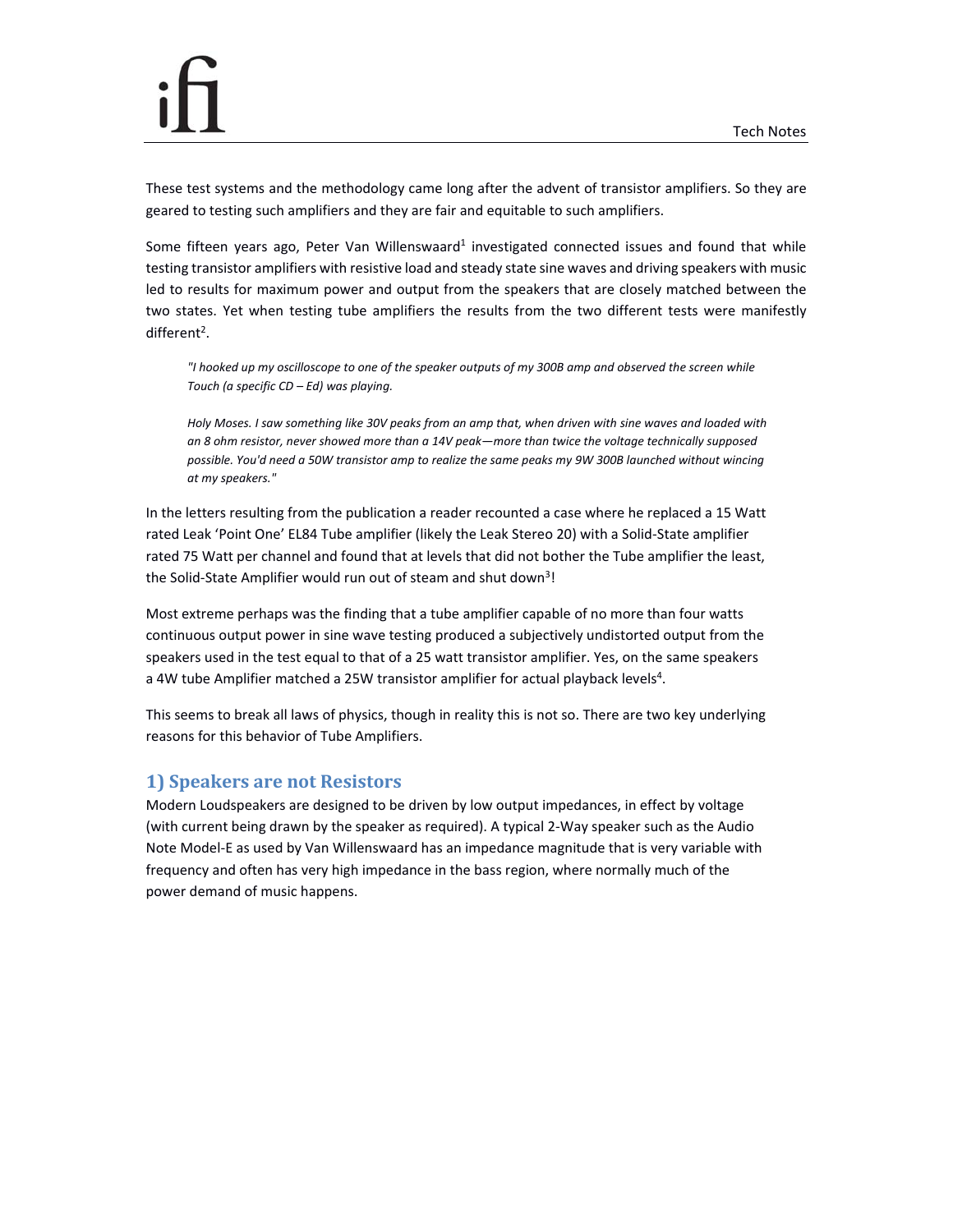Here the impedance curve for the AN-E (from Stereophile<sup>5</sup>) as used by Van Willenswaard:



We observe that while the impedance minimum is 4 Ohm at around 220Hz, the mean impedance of the speaker is much higher. A crude analysis in excel suggests a geometric mean of 8.5 Ohm and an average of 9.5 Ohm Impedance.

A transistor amplifier usually clips (read: distorts heavily) when its output approaches the power supply voltage. It can simply no longer increase the output voltage.

By comparison Tube Amplifiers invariably are current limited, meaning if the load impedance (speaker) is higher than the nominal match, they can drive much higher voltages into the speaker load because of the higher average impedance of the speaker.

As the speakers' sound output is actually directly proportionate to the applied VOLTAGE (and not the power drawn by the speaker) we get more sound pressure as would normally be possible using a transistor amplifier of equal output voltage limit tested using sine waves into a resistor load.

This is however only half the story and still does not account for in effect turning a 4 Watt Tube Amplifier into the equal of an over 6x more powerful transistor Amplifier. Another 'hidden' mechanism must be accounted for.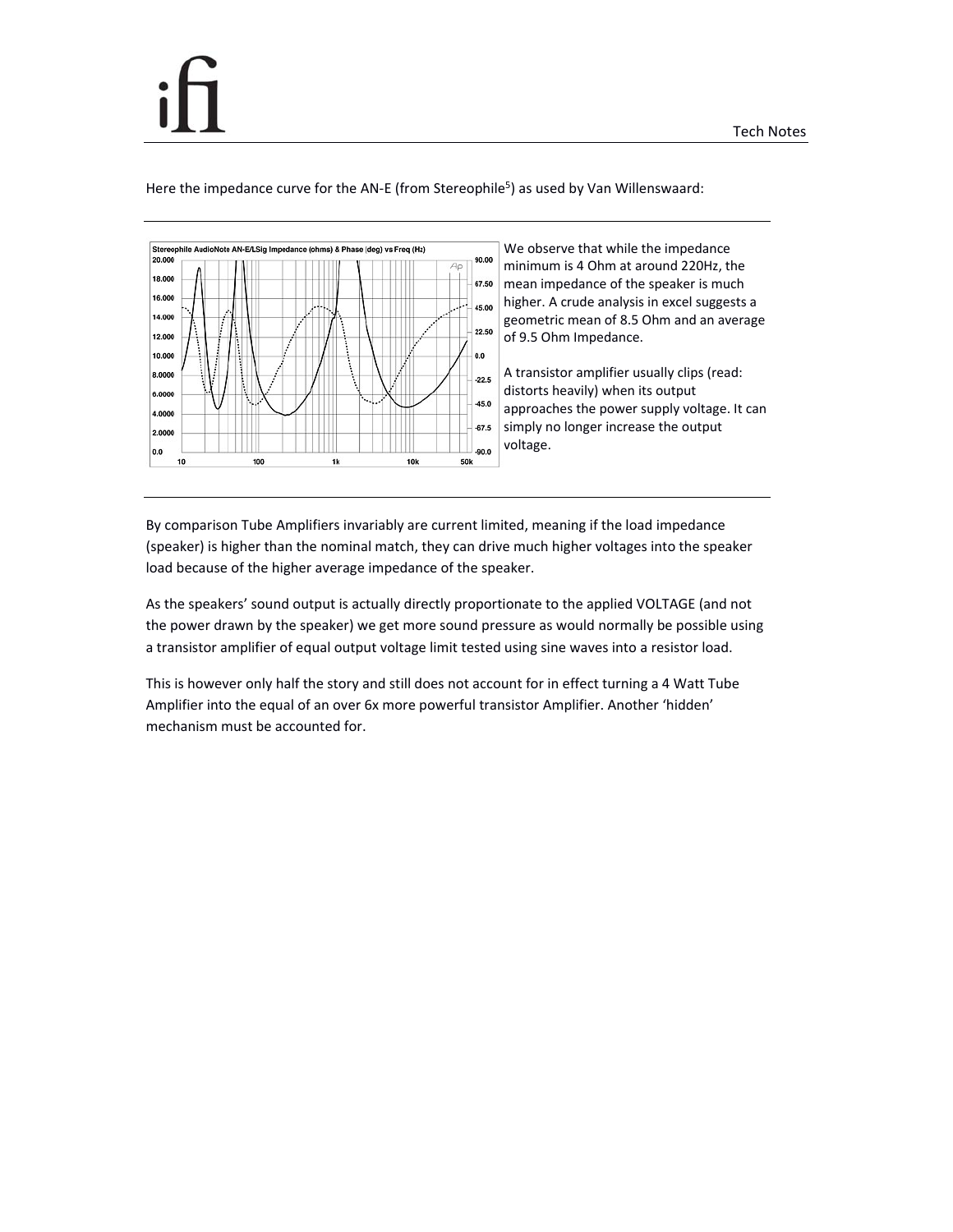# **2) Music is not a sine wave**

If one looks at the waveform of music we find that that in fact the average levels are quite low, while peaks close to the maximum occupy only a small fraction of the time:



So, whereas a sine wave has a constant demand of power, music has a low average power requirement, but a high peak requirement.

Both classic Tube Amplifiers as well as modern ones (like the Retro Stereo 50) often employ a method to control output stage quiescent current called variously self‐bias or cathode bias. This method has a great advantage in that it makes the resulting amplifier self‐adjusting, with no need to perform maintenance nor regularly adjust the tube bias.

For a Push-Pull Amplifier (such as the Retro Stereo 50) this means that if the Amplifier output stage is driven out of the Class A operation the bias voltage will change. In effect, the bias will increase thus turning the output tube off progressively. Another mechanism is the onset of so-called 'grid current' which creates an additional negative grid bias; again, in effect turning the output tube more off, when it should be turned more on.

There is timing linked to this. In the Retro Stereo 50 for example, the cathode circuit will delay this self-adjustment by around 0.2 seconds (the grid circuit even longer), long enough to deal with largely all musical peaks, but so short that with steady state sine waves the adjustment seems instant to the experimenter or audio test set. The result, using sine waves, the amplifier seems to 'saturate' at fairly low power, turning up the input signal produces more distortion but no more output. In effect the amplifier power with steady sine waves is self-limiting, yet the limits do not apply to short high‐power events.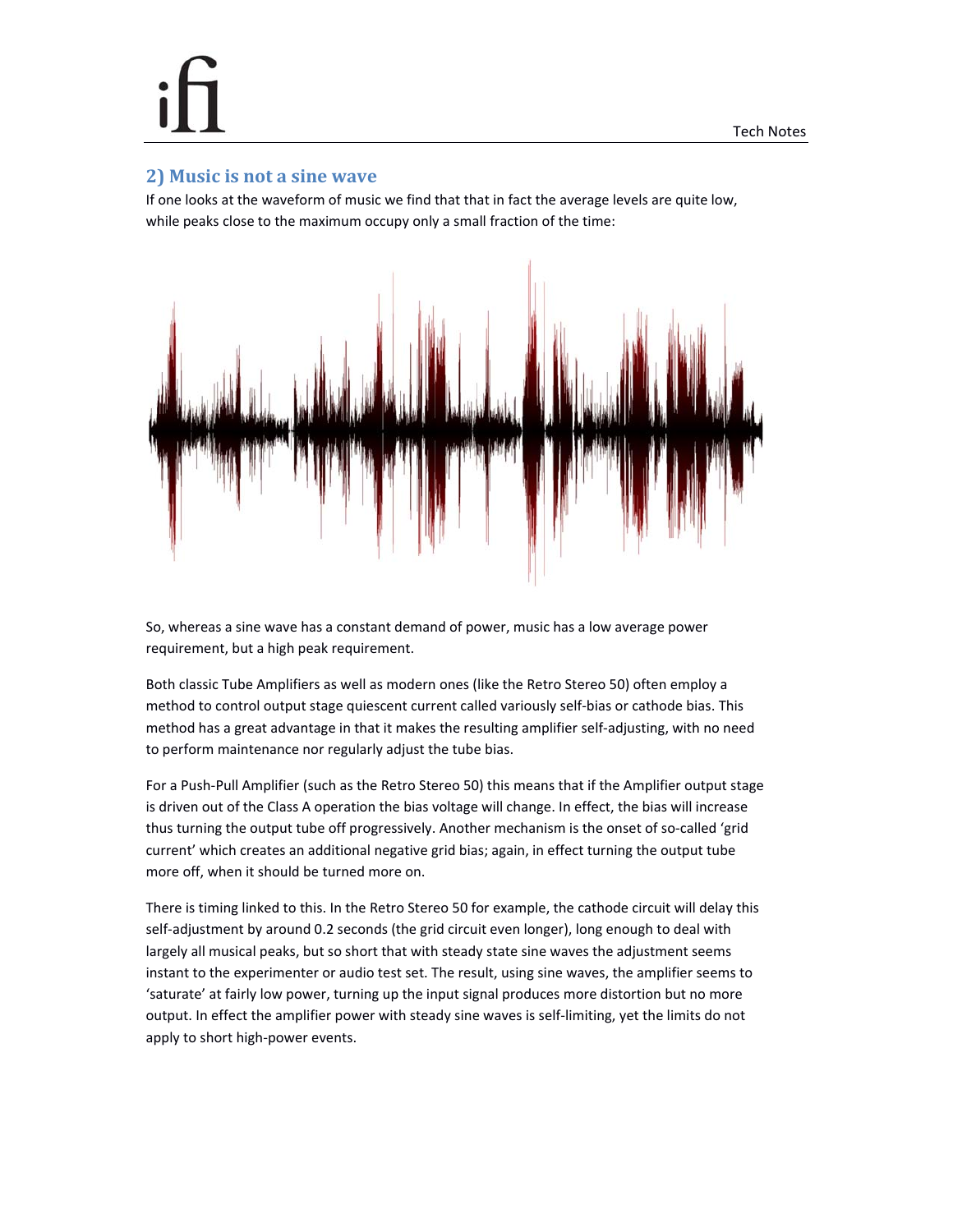This particular mechanism was well known in the 'Golden years' of tube audio and widely discussed<sup>6</sup>. It was also widely known that optimising an Amplifier output stage for sine wave testing would increase distortion with music or speech signals<sup>7</sup>. Equally known and discussed was the fact that sine wave measurements were not representative of the maximum power output available from a Tube Amplifier playing music into speakers $8$ :

*"To provide an agreed standard of measurement, all amplifiers are tested with a pure sine wave input* signal. This never occurs in speech or music except, remotely, in the case of the flute. From the point of view of power handling capacity a pure sine wave is one of the most difficult waveforms for an amplifier to reproduce and invariably gives an inferior result. It can, therefore, be taken that an amplifier rated at 30 watts continuous sine wave output will give an instantaneous peak output of speech and music of at least *double this figure."*

# **Real world audibility over scientific measurements**

So, there you have it. Testing Tube Amplifiers with sine waves and resistor loads will give a power reading that is artificially low and does not fairly reflect what the amplifier is capable of. This gave rise to such audiophile fairy tales that stated that Tube Watts are "Louder" or "Bigger", they are not. They simply have been measured in an inappropriate way.

Thus we specify the 'Output Power' based upon testing with music and speakers attached to the amplifier. We connect an Oscilloscope in parallel with the speaker and observe the waveform. We keep turning up the level until peaks just barely flatten out (onset of true clipping). Tested like this most Tube Amplifiers show much larger signal swings than with sine waves into resistors. Transistor Amplifiers on the other hand show no such effects.

In other words, sine wave testing does allow us to make meaningful determinations about how much signal the Amplifier will drive into the speaker for transistor amplifiers, but it severely understates what a Tube Amplifier can do. Our rating is fair insofar in real life, a 25W solid‐state amplifier will play equally loud on the same speakers as the Retro Stereo 50.

We hope we have shed more light on this and explained why we have done what we have done.